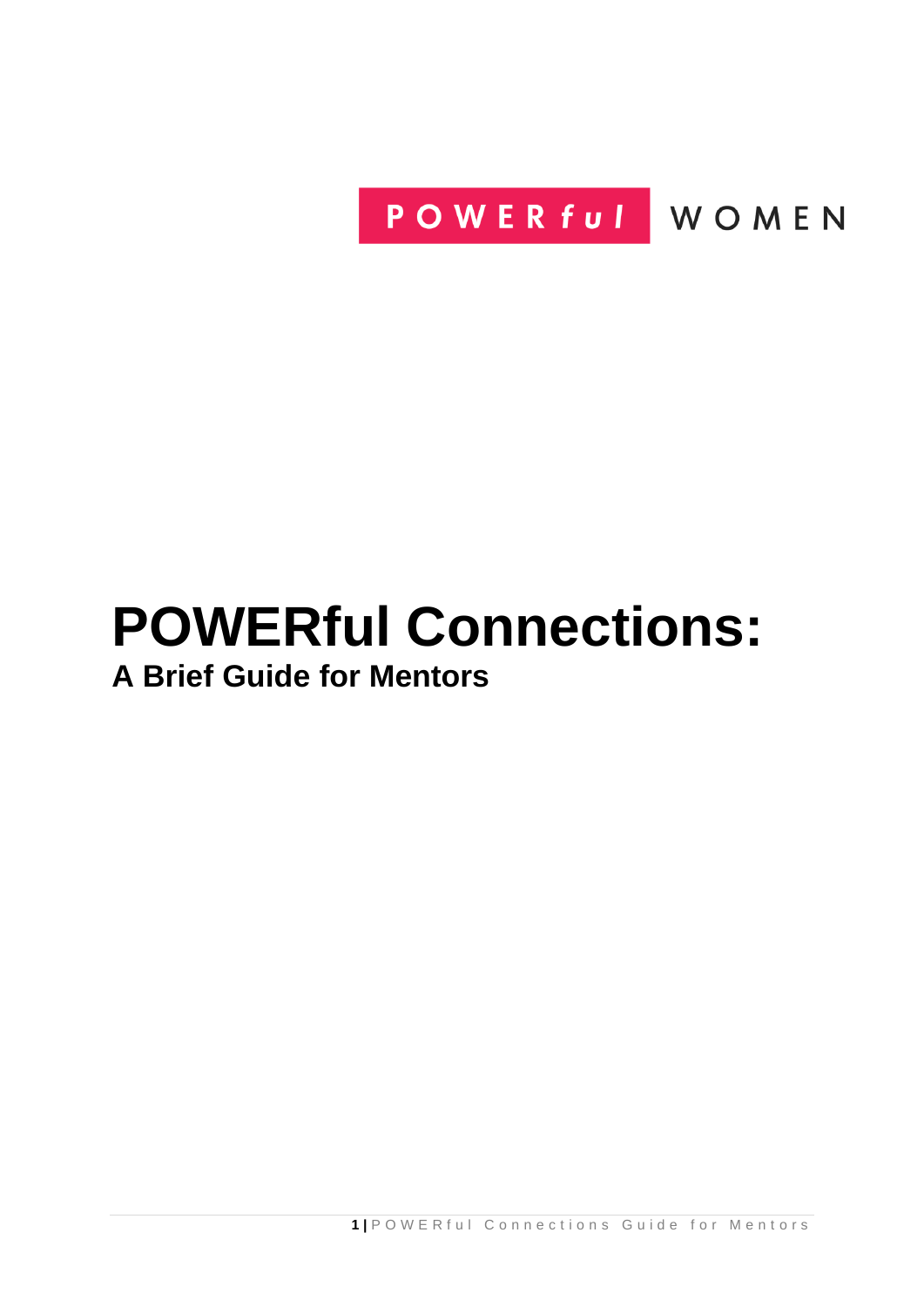# **Introduction from Baroness Sandy Verma**



It gives me great pleasure to introduce you to POWERful Women's mentoring programme, POWERful Connections.

In case you have not come across us before, POWERful Women was originally founded by myself and Laura Sandys in June 2014, when I was Parliamentary Under Secretary of State at the Department of Energy & Climate Change. A little while after

arriving at DECC in 2012 I found myself wondering: where are all the women and why is it that so few seem to be reaching the top of the energy sector?

As time went by, I found that many others, across the industry and across the political spectrum, shared this growing concern. Since launching, the initiative has continued to build momentum. Many people like yourselves recognise that, in order to face the challenges of the future, and meet our obligations to the public and society, the energy sector needs to have a better gender balance. So that we can have the right people, with the right talents in the right places.

POWERful Connections aims to help women navigate their way to the top table and overcome the barriers to progression. It does this by matching aspiring future leaders with the most senior and influential people in the sector – CEOs, board members, executive directors: our "POWERful Connections" - who provide guidance and support over a six – nine-month period.

Our hope is that the programme will play a part in changing the energy sector in a way that is long-lasting and to the benefit of everyone. We hope that those taking part will enjoy and learn from the experience and that the programme will help our mentees to take forward their next steps towards the top table.

We are looking forward to hearing your feedback so that we can continuously improve the programme and to seeing the careers of our mentees develop. If you are not involved in POWERful Connections now, but want to be in the future, please do get in touch!

S. Jeff

**Baroness Verma**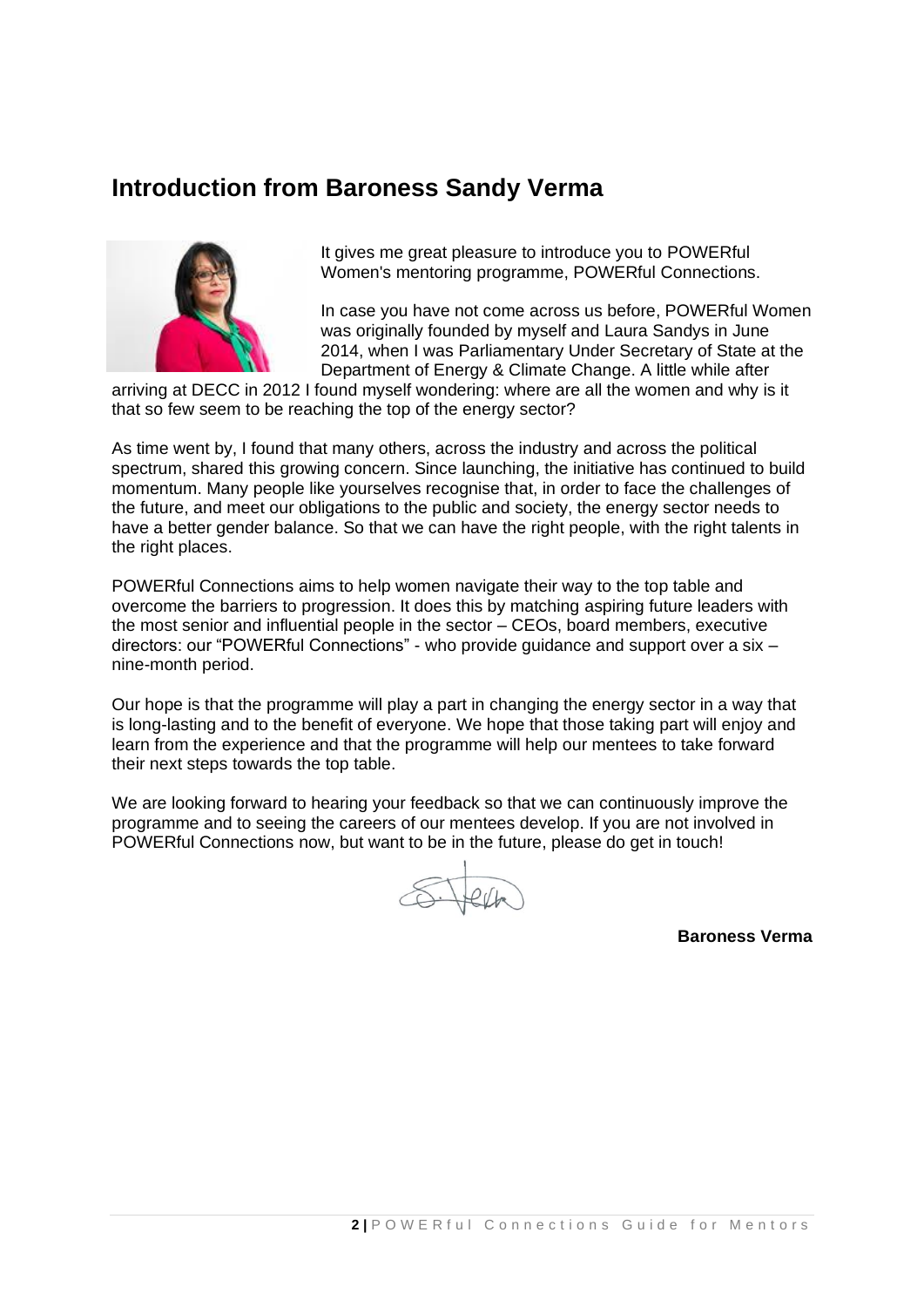# **Contents**

### **Foreword from Baroness Verma**

**Introduction** 

- What is POWERful Connections?
- About this guide

Becoming a POWERful Connection

- Joining POWERful Connections
- Your commitment
- Who would I be mentoring?
- Your mentee's commitment
- The matching process
- Topics for discussion

Working together - roles and expectations

- What should you expect from your mentee?
- What will your mentee expect from you?

#### Getting started

- The first meeting
- Establishing the relationship
- Setting the ground rules
- If it does not feel right...

Moving forward

- Developing your discussions
- Action planning

Wrapping it up

**Resources** 

Contact POWERful Women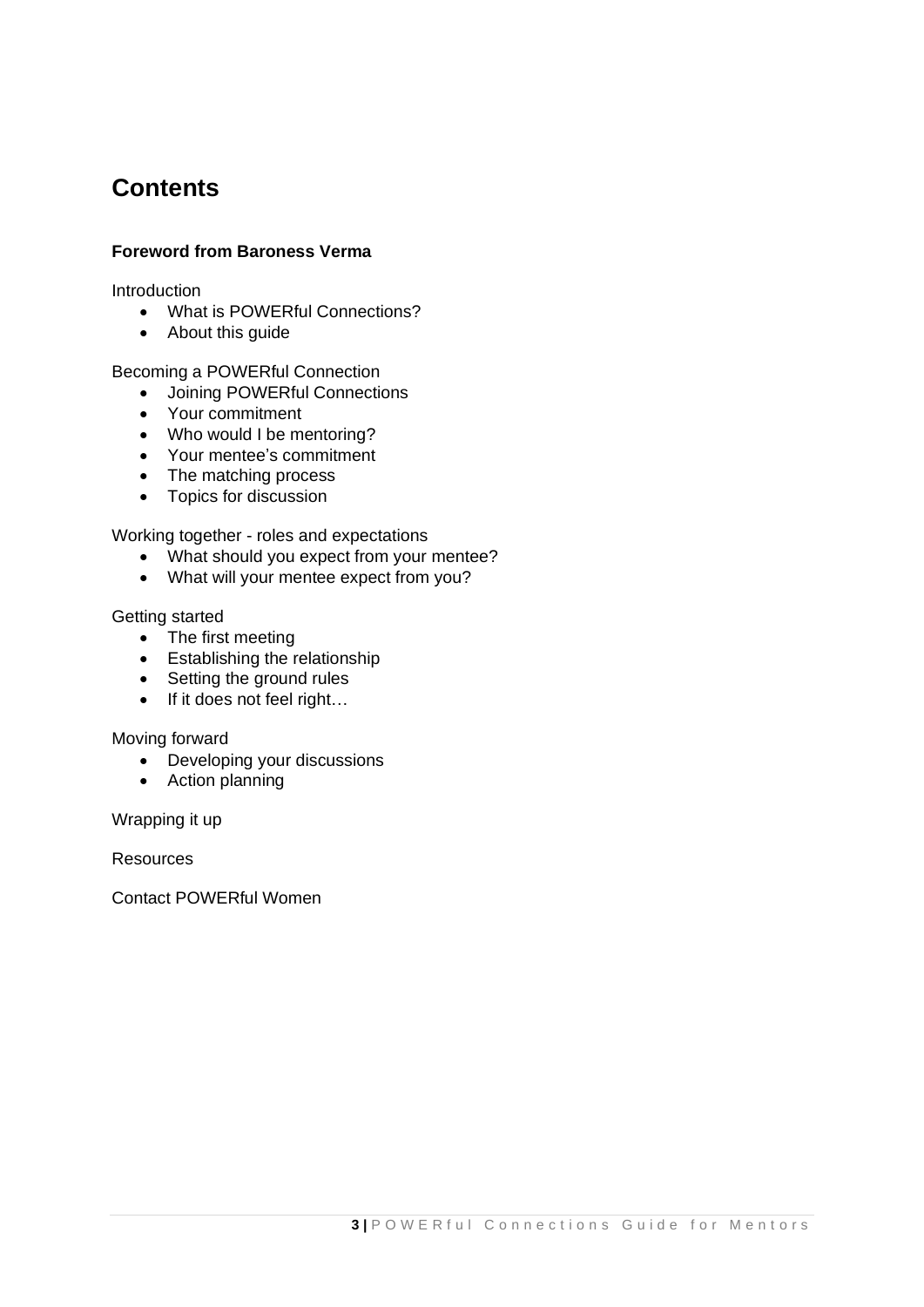# **Introduction**

### *What is POWERful Connections?*

A key element of the POWERful Women initiative, POWERful Connections pairs some of the most influential people working in energy today (our 'POWERful Connections') with female professionals who are aspiring to move into senior leadership positions within the next 5 years.

It aims to give leaders of the future support in taking their next steps by giving them one-toone time with those who have already trodden the same path and are now at energy's top table. Powerful Connections is about matching the experience of one person with the potential of another.

Applicants who wish to be mentored on the programme will need to identify the areas of your career progression and personal development you want to work on with a Powerful Connection. You will also need to be prepared to 'own' the process, making sure that you use the time on the programme well by preparing in advance for meetings, coming with ideas and taking time to reflect on the issues and action points coming up in discussions. You will need to be open and honest about strengths and weakness and willing to be challenged on your current thinking and approach to career development. The aim is to help equip you with some of the tools you will need to move on to the next stage in your career, and an action plan for taking your next steps.

POWERful Connections is not a 'traditional' mentoring programme – those who are partnered under the scheme will usually meet three or four times over the six-to-nine-month period, and so the relationships we are setting up will be short term (though we hope that those involved will want to stay connected). However, for ease of reference and clarity about the nature of the relationship we have stuck with the term's 'mentor' and 'mentee' throughout the guide.

### *About this guide*

This guide describes how POWERful Connections works from the perspective of the mentor (the 'POWERful Connection'). It gives guidance on who does what and when, as well as explaining what we think POWERful Connections should be about for participants and the value we hope they will get from it.

We know that many of those involved in POWERful Connections will have previous experience of mentoring or being mentored, coaching, or being coached, challenged, or supported by others. For this reason, we have kept this guide brief, and structured it in a way that will hopefully give you guidance where you need it but allow you to dip in and out where you are simply looking for clarification or ideas. We hope that it will provide you with a useful structure for working together.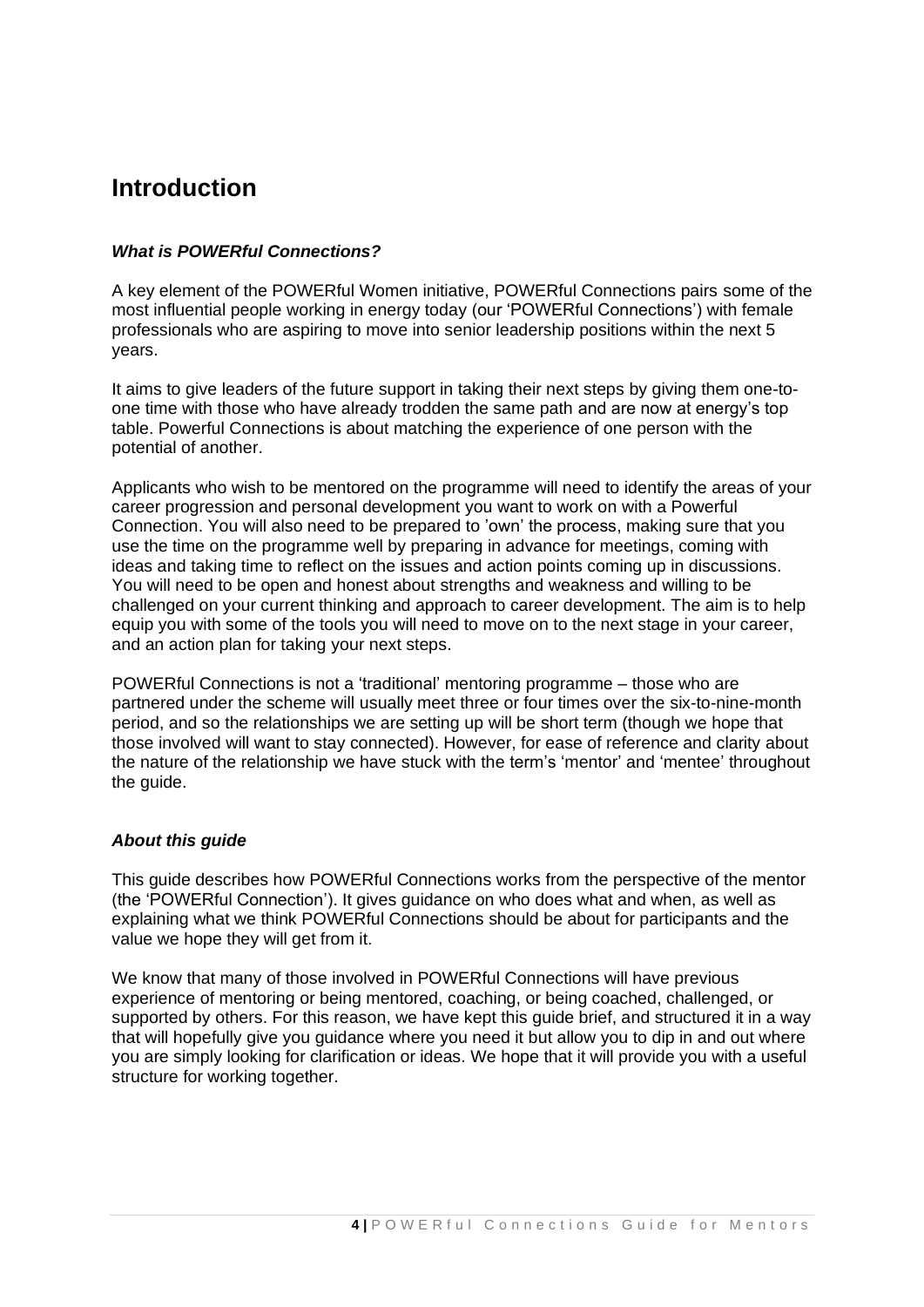# **Becoming a POWERful Connections mentor**

### *Joining POWERful Connections*

POWERful Connections is about working together across energy to achieve positive change, so we want senior and influential people from across the energy sector, both women and men, to join us as POWERful Connections mentors and get involved.

To become a POWERful Connections mentor, you will need to be working at CEO, Board or Executive Director level in energy. You will understand the challenges senior professionals face and the nature of the working environment in energy. You will also have experience of people and project management, strategy, and leadership, together with an understanding of the issues of diversity and inclusion.

You will be willing to set aside a few hours of your time over six to nine months to work with one or more mentees.

#### *Your commitment*

If you decide to become a POWERful Connections mentor, we will be asking you to commit to mentoring at least one - and ideally two - individuals over a six-to-nine-month period. Your mentees can be internal to your organisation, or external, from another part of the energy sector (you will be asked to specify which you would prefer in the *Mentor Profile form*).

We would expect you to give each of your mentees a minimum of three hours of your time over the six to nine months, but the way in which you meet with your mentees, how often, and whether all meetings are in person, by telephone or virtual will be very much up to you and your mentee to decide.

We also hope that, in due course, you will be willing to consider being a mentor on a repeat basis.

If you would like to talk more about POWERful Connections and what your commitment as a mentor would involve, please contact the POWERful Women Project Manager - contact details are on the back page of this guide.

### *Who would I be mentoring?*

Mentees on the programme will be senior women currently working in energy who intend to continue to develop their career in the sector. To become a POWERful Connections mentee, they will need to show that they

- have a minimum of 15 years' work experience, at least 5 years of which has been in energy
- already hold a senior management position in energy, and
- aspire to become a director, board member, or take on some other senior leadership position within the next five years or so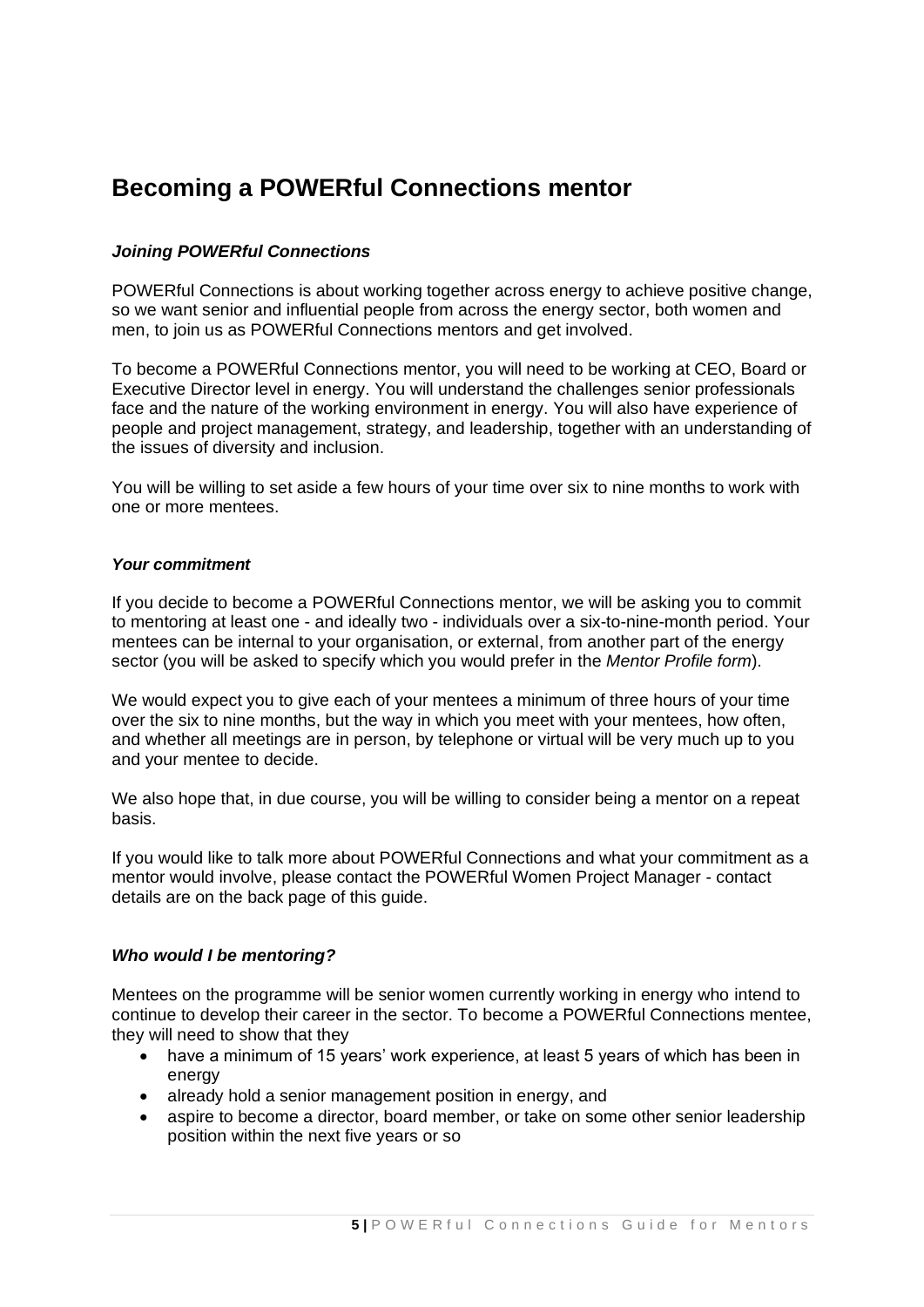#### *Your mentee's commitment*

As a senior professional, we know your time is precious and so as part of their application to join the scheme prospective mentees will need to show that they have thought carefully about the areas they would like to develop as part of POWERful Connections and what benefit they would gain from collaborating with a mentor.

POWERful Connections is about achieving real change, so we also ask mentees to

- work on an action plan during the scheme and after it has ended
- make a commitment to in turn mentor at least one other women in energy within 12 months of completing the scheme
- provide us with updates on how their career develops

#### *The matching process*

To make sure that we have sufficient information to match you with potential mentees, we will ask you to complete a brief *Mentor Profile Form* and send us your biographical information or a CV. (Copies of the form are available from the POWERful Women Project Manager using the contact details at the back of this guide.)

Prospective mentees will also be asked to complete a *Mentee Application and Profile Form* which asks them about their experience to date, their aspirations and the areas they would like to work on with a POWERful Connection.

Once we have received completed forms and made any necessary checks, we will begin the process of matching POWERful Connections mentors with potential mentees.

We will normally send you outline details of one or more potential mentees. We will then give you a few days to consider who you would be willing to take on. To ensure that there are no issues of business sensitivity, if you have indicated in your *Mentor Profile Form* that you are willing to mentor people who are external to your company, we will normally try to send you details of mentees drawn from a different part of the energy sector to your own.

Once we have heard from you, we will go back to any individuals you have indicated you would be willing to mentor and provide them with outline details about you and your offer. When both of you have confirmed that you wish to go ahead, we will provide you with contact details, and ask your mentee to contact you to arrange a date for your first meeting together.

The POWERful Women team will also be in touch with you both over the six-to-nine-month period to see how things are progressing and to offer any assistance.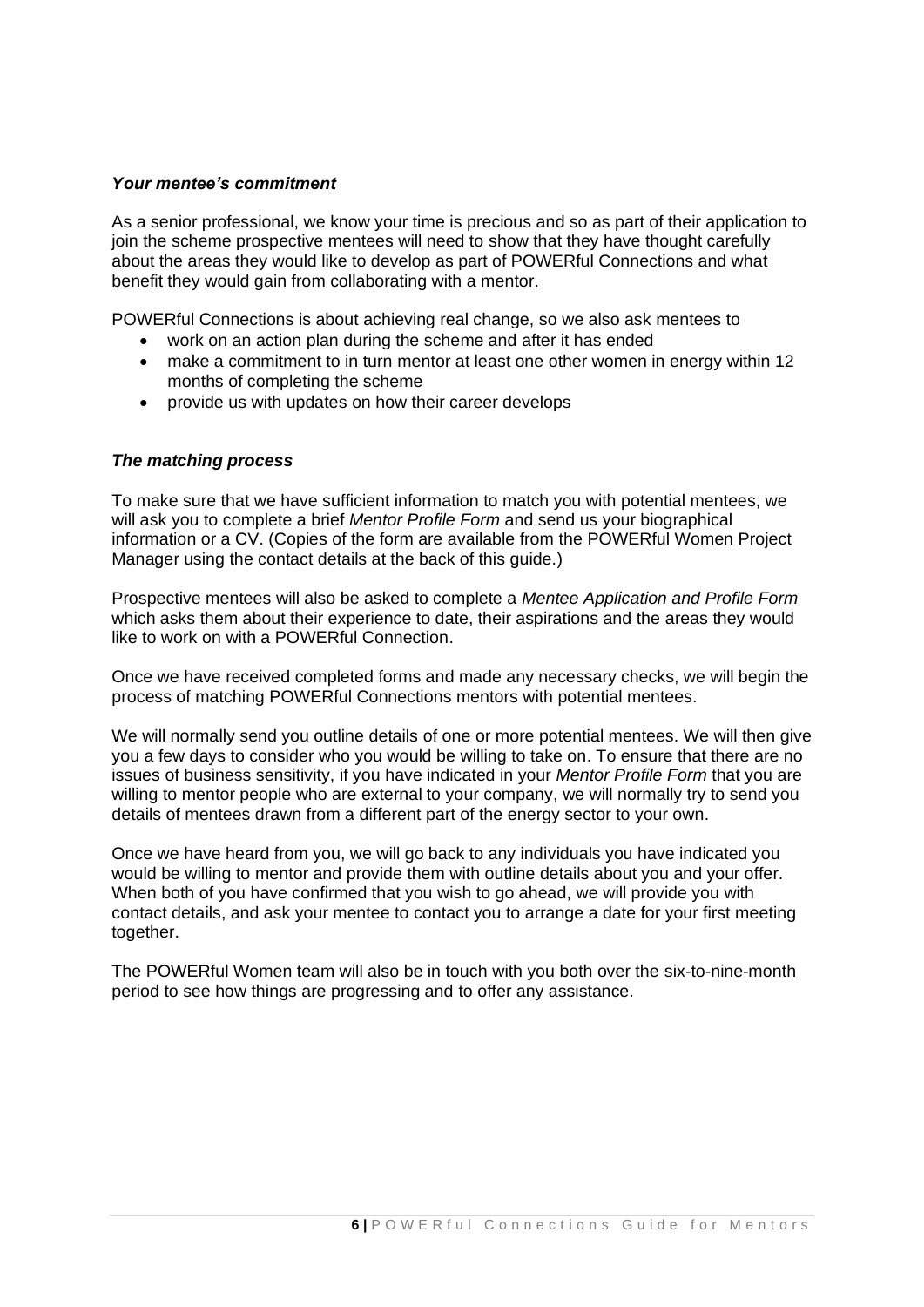### *Topics for discussion*

The topics for discussion will be up to you to decide, working with your mentee - chances are they will evolve over time as your relationship develops and you begin to develop new perspectives and strategies and reframe the way forward.

As part of the Mentee Application and Profile form your mentees will already have identified some of the areas they would like to work on. These might include some of the following

• **Career decisions**

Clarifying and prioritising their career aspirations and positioning themselves for moving forward; developing their skillset; moving out of their comfort zone; developing the experience and track record required for board level positions

- **Promoting yourself**: Developing a network; promoting your brand; ways of creating opportunities and making an impact beyond your immediate sphere
- **Leadership style** Developing a personal style as a leader and strategist
- **Working as a professional woman in the energy sector:** Strategies for steering their way through the corporate world; overcoming or reframing potential barriers and setbacks to progression; challenging stereotypes; dealing with difficult people, management dynamics and work politics
- **Personal issues** Overcoming personal barriers to progression and identifying opportunities; confidence; personal presentation; making an impact in the boardroom; work life balance as a senior professional; understanding personal working style, strengths, and areas for development

# **Working together - roles and expectations**

As a POWERful Connections mentor, you are making a commitment to offer a defined period of help and support to one or more senior women with potential, based on your experience as a senior energy professional.

You will begin setting the groundwork for your relationship with your mentee in your first meeting, and your relationship will also develop over time, but it is important to start out with a clear understanding of what you should expect from your mentee and what they can expect from you.

### *What should you expect from your mentee?*

You should expect your mentee to

- be committed to the process
- bring ideas to each session and come prepared so that you can both make the most of the time you have together
- reflect on what has been discussed at each meeting
- carry forward any action points you have agreed
- be open and honest about their strengths, weaknesses, successes, and failures
- recognise that moving forward may involve them taking risks or moving away from their comfort zone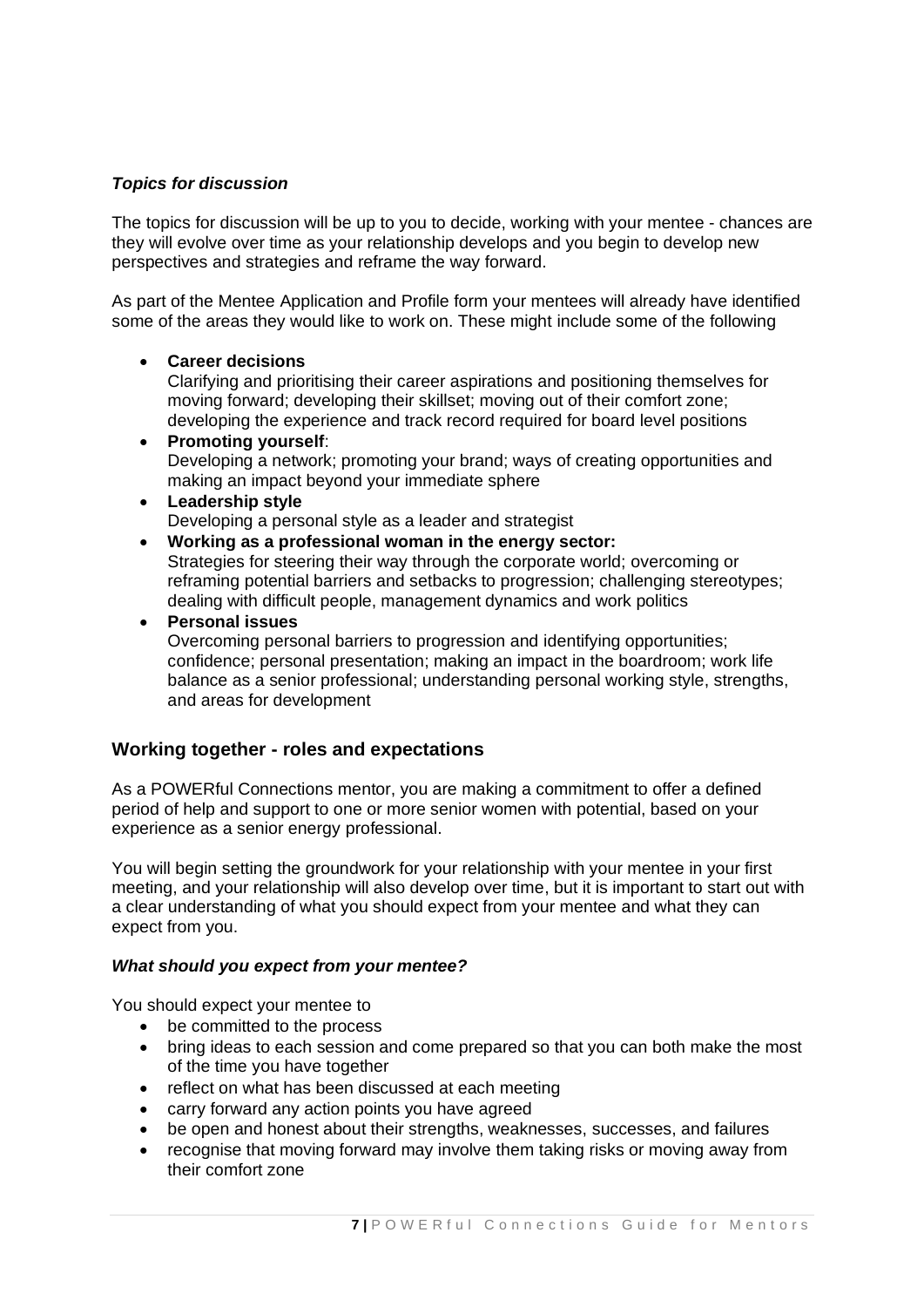In practical terms, it will also be your mentee's responsibility to arrange meetings. These should ideally be fixed in advance over the six-to-nine-month period you will be working together.

Not all meetings necessarily have to be in person – virtual meetings are completely acceptable. However, we recommend that you meet in person whenever you can, especially at the beginning of your relationship, as this helps with establishing rapport and feeling at ease in one another's company.

### *What will your mentee expect from you?*

As a mentor you should be respectful of the challenges your mentees face, but optimistic about finding realistic solutions.

Your mentee will expect you to

- have an open mind, listen to them, and focus on what they are saying rather than imposing your own views
- be motivating, encouraging and constructive
- be open and honest and share your own experiences with them
- explore issues with them and, where necessary, challenge them on their current thinking
- help them understand any developmental needs
- help them identify next steps to achieve their goals, and prioritise
- keep all information disclosed in your meetings, and during your relationship strictly confidential

Your mentee should not expect you to

- have all the answers –you can only share the benefits of your own knowledge and experience
- tell them what to do as a mentor, you will help your mentee explore issues and, where necessary, reframe their options, but the process should be 'owned' by your mentee. The choices they make are for their development and career: these choices are theirs and theirs only
- do all the work. You are there to listen, support, guide, and challenge, to help your mentee in their development. You are not there to do all the thinking.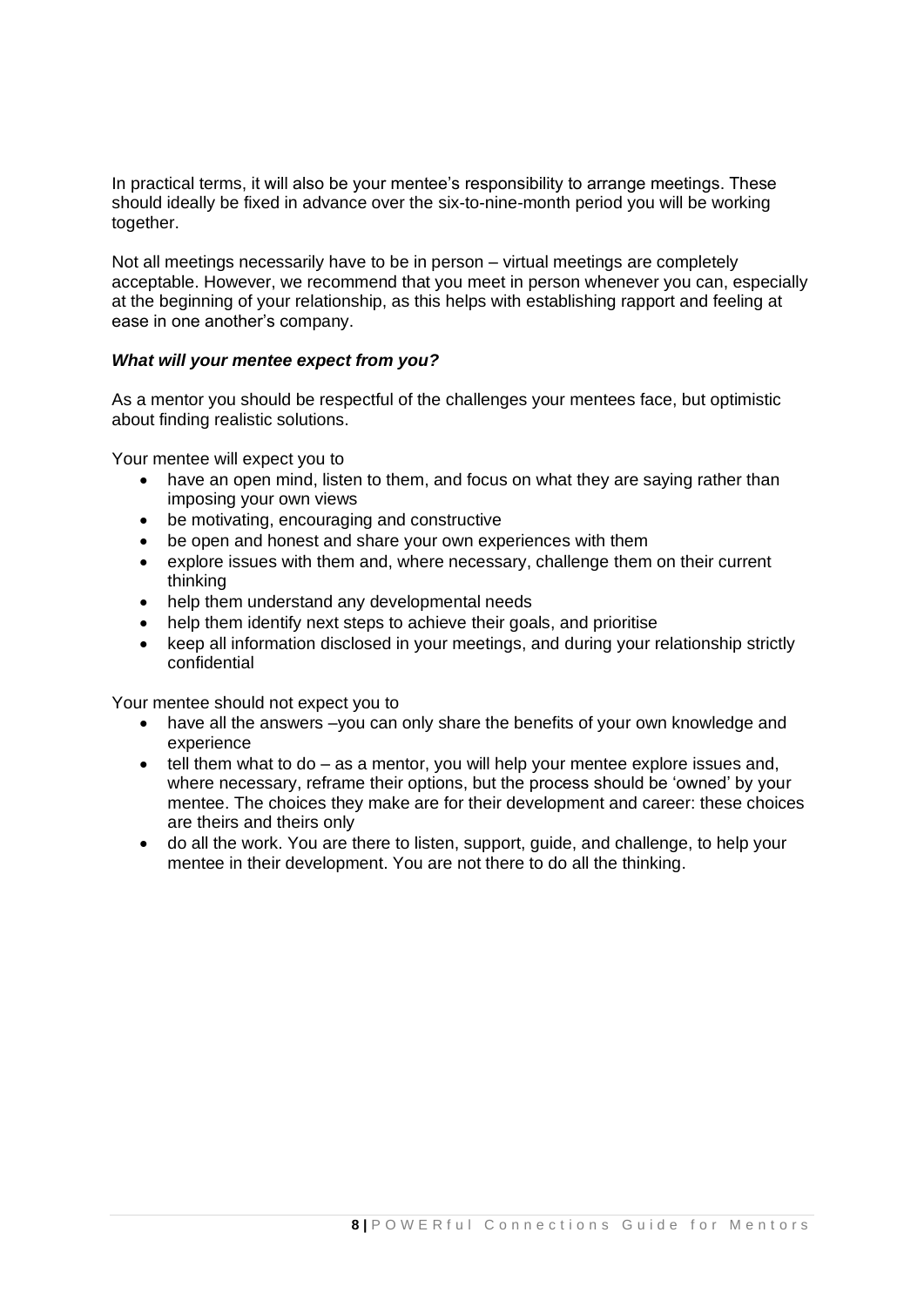# **Getting Started**

### *The first meeting*

Once the details of who you will be mentoring have been confirmed, the next step is to arrange a time to meet. It will be your mentee's responsibility to set up the meeting (but if you have a PA, please make sure they know the name of your mentee, why they will be calling and that they have your permission to make time in your diary).

The aim of the first meeting is to begin to get to know one another, set the scene and establish how you will move forward together.

### *Establishing the relationship*

Ideally you should meet in a setting where you can both relax, and you can be sure that you will not be interrupted.

As it is about starting off a new relationship, the first meeting may feel like a social occasion in nature. It should be used to find out more about one another, your backgrounds, how you got to where you are, and might include a little about your interests and passions outside your working life.

You should move on to discussing how your mentee sees their current position, where they would ideally like to get to in the next five years or so, and the specific areas they have indicated they would like support and guidance. You should also discuss how you will work together on these areas over the six to nine months of POWERful Connections.

### *Setting the ground rules*

It will be particularly important to establish some basic ground rules during your first meeting so that you are clear about your relationship and the way you will work together. The mentor and mentee should discuss

• how you will work together over the coming 6-9 months:

As a POWERful Connections mentor, you have agreed to spend a few hours of your time with your mentee over a 6–9-month period but the scheme is not intended to be prescriptive – how this is arranged, timings and length of meetings is very much down to you and your mentee to agree.

For example, will all your discussions be in person, or will some be virtual? How (and how often) will you communicate between meetings and how many meetings will you have? When is the best time for you to meet? How long will your meetings last?

• how you will approach issues such as confidentiality:

A good mentoring relationship depends on openness, honesty, and trust and so the simple default position should be 'what is said in the room, stays in the room.' The issues that POWERful Connections focus on are about working life and relationships,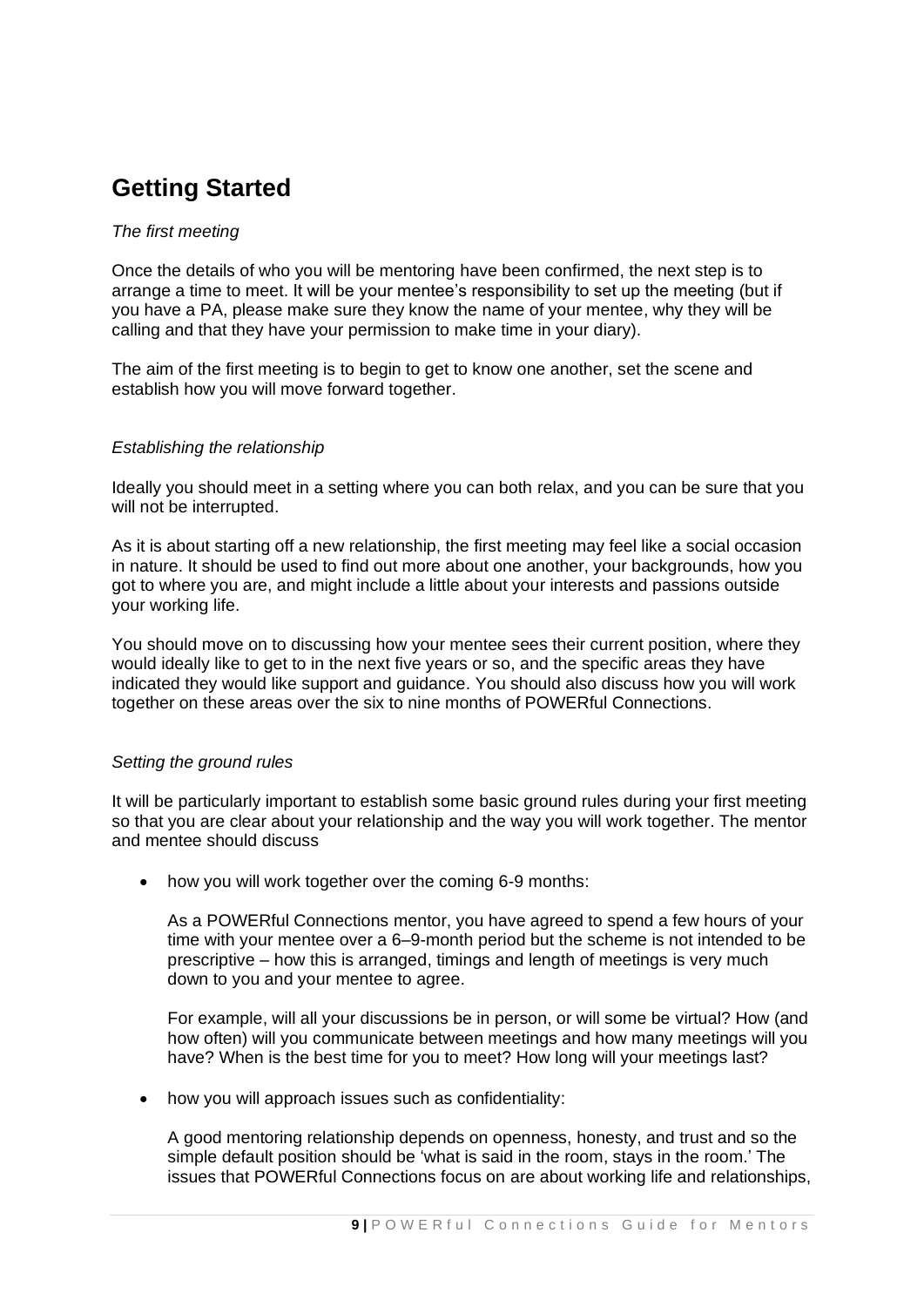personal development and effectiveness and so there should be no reason discussions should enter business sensitive areas.

At the end of the first meeting, you should recap on any action your mentee has agreed to take ahead of the next meeting. You should also agree a date for your next meeting.

#### *If it does not feel right…*

Within the POWERful Connections scheme, we will do our best to match mentors and mentees who are a good 'fit.'

However, it is important that you are open and honest with one another. Having met with your mentee, it is possible that you may feel that, for one reason or another, you will not be able to work well together. An outcome of your first or early meetings may therefore be that one or both of your do not wish to move forward with a mentoring relationship. Sometimes two people do not click; this is perfectly normal and is a better outcome than struggling with a relationship that is not working.

If you have doubts about the relationship, please discuss this with your mentee during or after the meeting. If you agree not to continue, please contact POWERful Women to let us know that relationship will not be going forward.

We will endeavour to arrange for your mentee to be paired with another mentor, and to offer you an alternative mentee, but please be aware that this may not always be possible.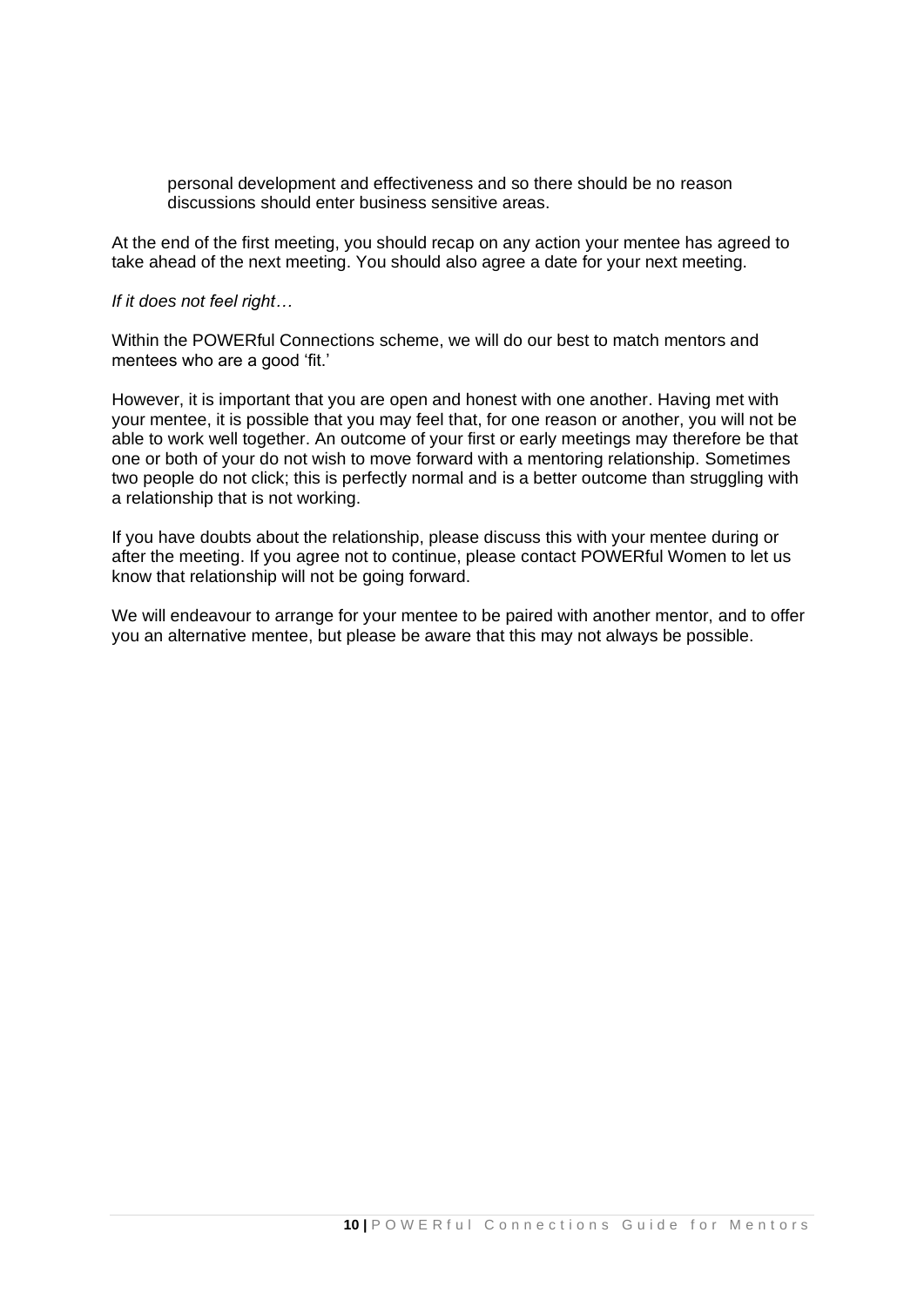# **Moving forward**

### **Developing your discussions**

Ideally no topic should be off limits during mentoring sessions, and your mentee should expect to be challenged as well as supported.

The issues you decide to work on together should fall out of your discussions as your relationship builds over time. Often, they will be about

- building confidence in particular areas
- determining options in each situation and managing consequences
- making tough decisions, and strategies for maximising success in the pathways they choose
- creating new opportunities and broadening their CV
- making the most of their strengths and working on their perceived weaknesses

Often your role as a POWERful Connections mentor will involve gently moving the process and discussion on, as well as probing further into areas which may need to be explored to help your mentee move forward.

Open questions can be particularly helpful here, as they tend to encourage deep thinking and reflection, as well as helping your mentee learn and understand an issue without feeling intimidated. Useful examples include questions like

*What do you think the problem is? Why do you say that? Why do you think you chose to [do x] …? What if …? Is there any way to …?*

It will be important to suspend judgment and listen to what your mentee is really saying.

At the end of each meeting, you should recap on the issues that have been raised and any actions agreed.

# **Action planning**

In the confusing words of Yogi Berra, *'if you do not know where you are going, you might wind up somewhere else!'*

We recommend that your mentee should begin working on an action plan with you from the beginning of the process.

Action plans are an intrinsic part of leadership and business management and so will be familiar to most people at varying levels of complexity. In terms of your mentee's personal and professional development an action plan is not set in stone but can give focus to their activities and help them identify any gaps they need to fill to move forward, as well as helping them commit to actions within a timescale.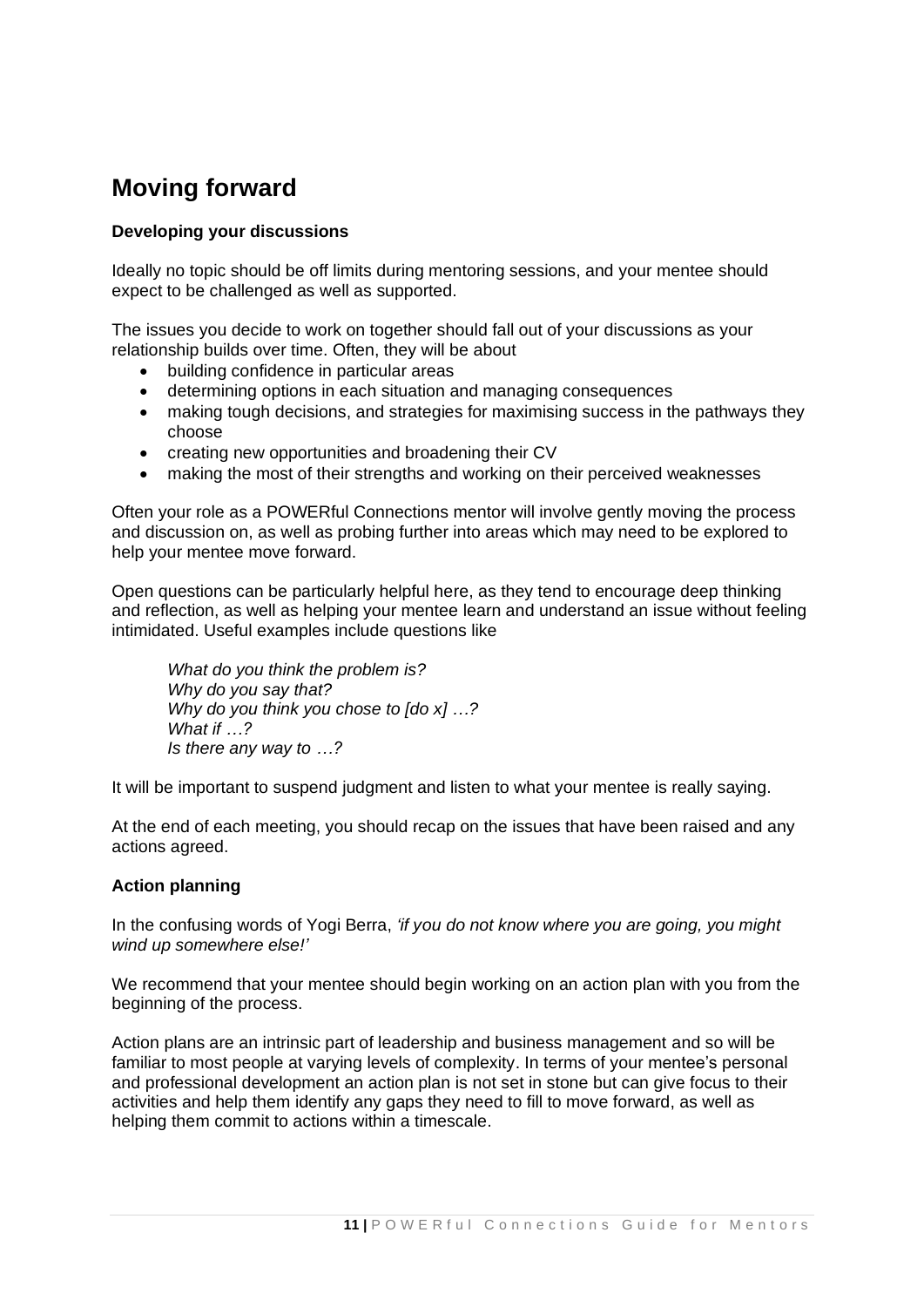At its simplest, your mentee's action plan should be a simple statement of their objectives, broken down into sub objectives, as necessary. They will then need to identify the steps they need to take to get there – their strategy – prioritise and set dates.

The goals set will need to be realistic and achievable - it may be useful to suggest mentees map out several paths to their goals. It will also be helpful to explore problems your mentee may face and discuss how they can overcome them, which may in turn help identify further actions which need to be included.

You should review progress and seek to refine the action plan at each meeting with your mentee.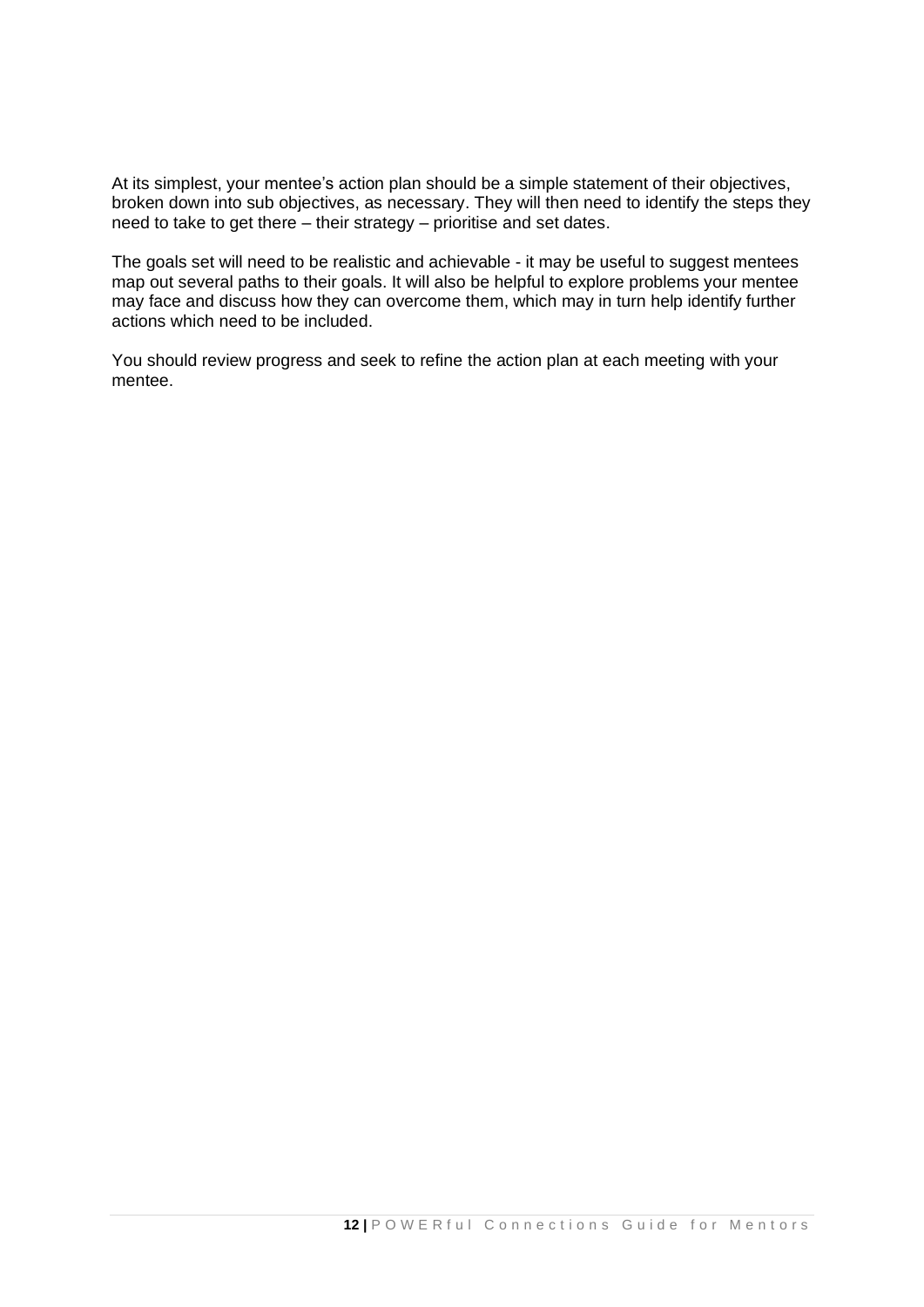# **Wrapping it up**

POWERful Connections is intended to provide 6-9 months of one-to-one support for your mentees.

At the end of that period, it will be very much down to you and your mentee to decide whether you wish to continue to stay connected in any way. Some mentors and mentees will decide to draw at least the more formal part of their relationship to a close, but we hope that most mentors and mentees will stay in touch and that mentors will continue to follow their mentees' careers and celebrate in their successes.

At the final meeting, you should review your progress with your mentee and discuss the actions they will take forward after the relationship has ended.

As part of our evaluation of the scheme, the POWERful Women team will ask you and your mentee to complete a short questionnaire to ask for your feedback on the programme. We will also contact your mentee twelve months after completing the programme to see how their career has moved on.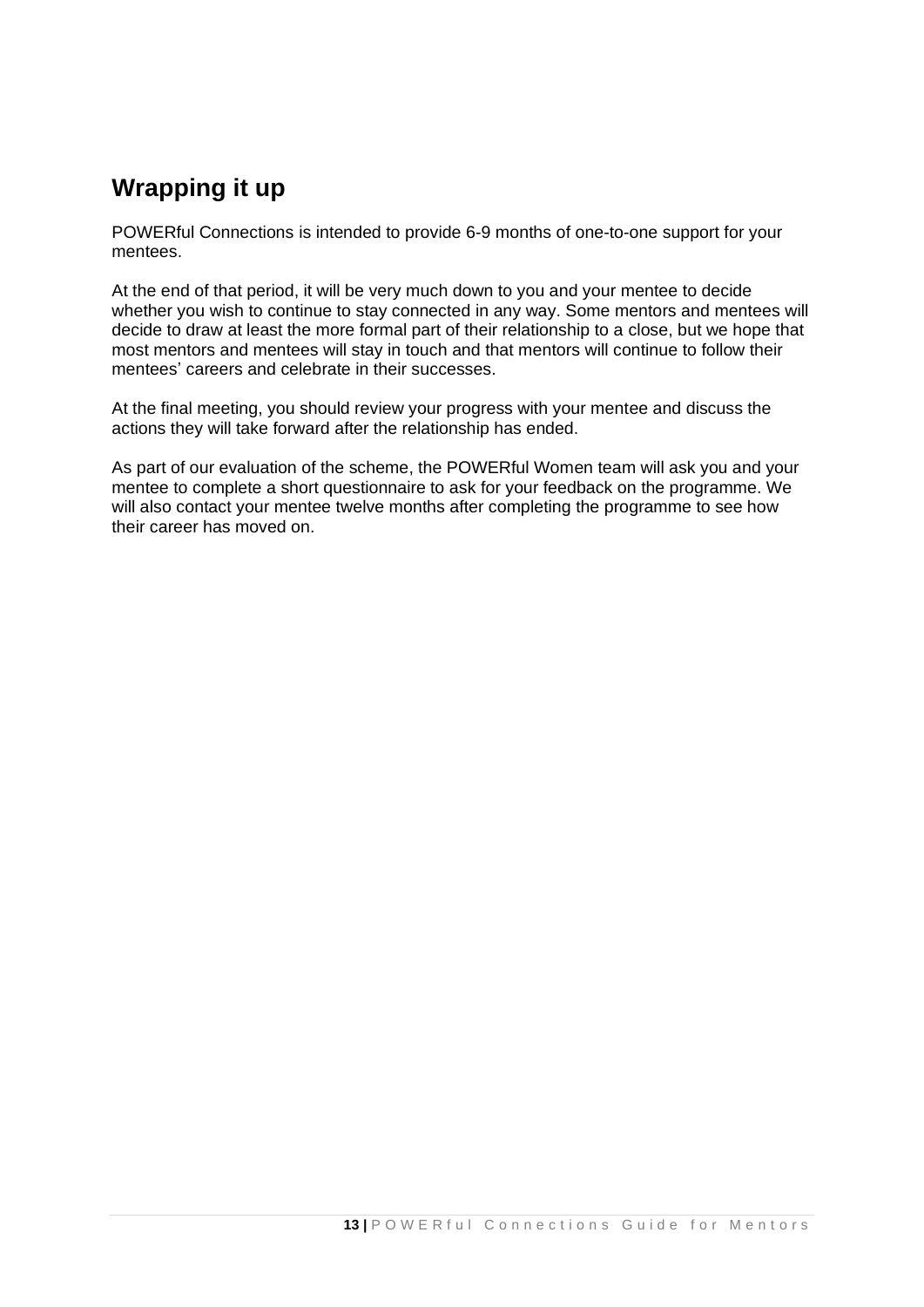# **More about mentoring - useful resources**

There is a wealth of information on mentoring currently available. We have found the following publications and websites helpful in the preparation of this guide.

The Mentoring Pocket Book – Geoff Alred and Bob Garvey The Art of Mentoring - Mike Pegg A Practical Guide to Mentoring - David Kay and Roger Hinds Mentoring Works!<http://mentoring-works.com/>